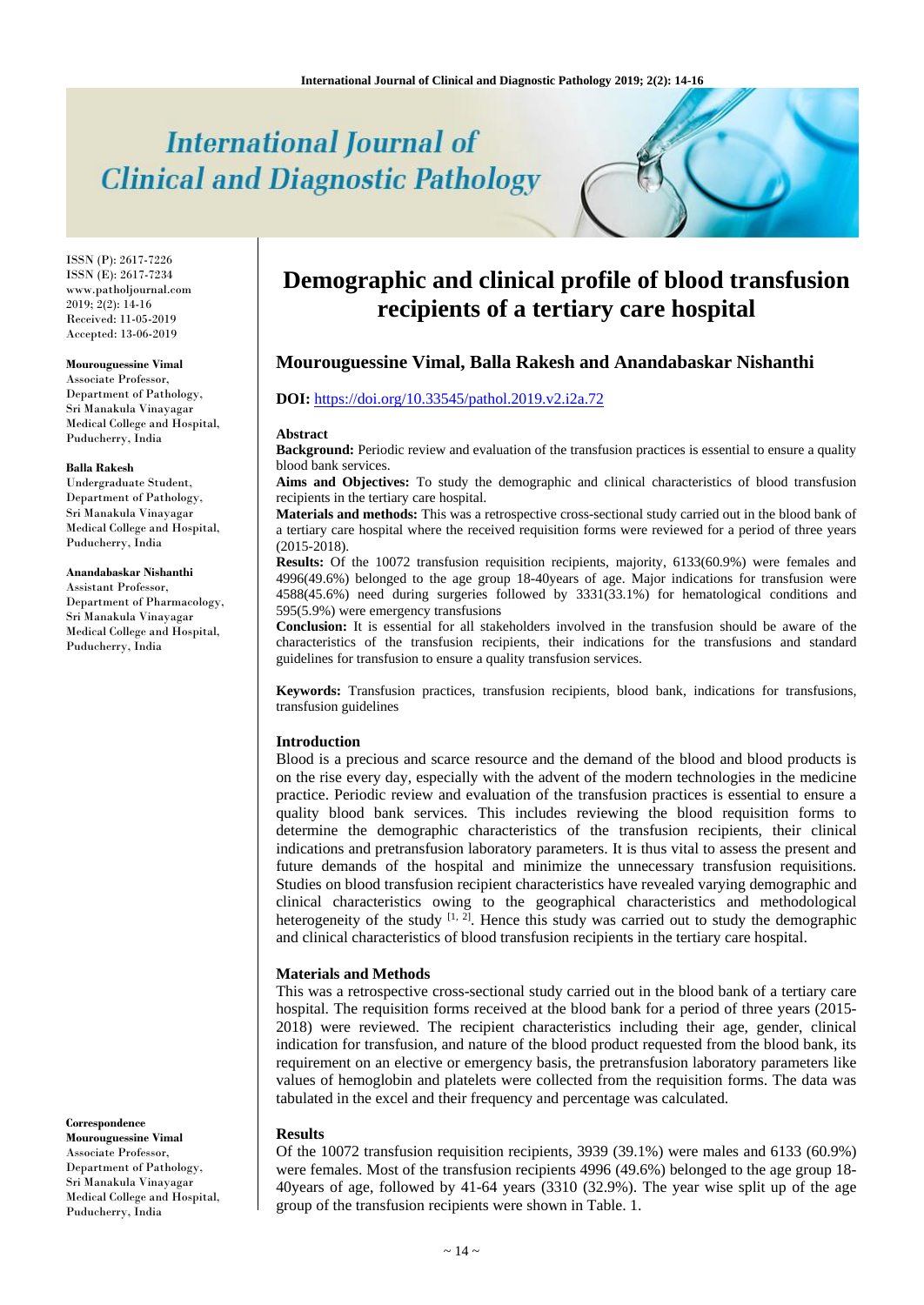Table. 2 shows the major indications for transfusion among the recipients in which 4588 (45.6%) requisitions were due to need during surgeries followed by 3331 (33.1%) of hematological conditions and 1387 (13.8%) due to pregnancy and associated conditions. O positive was the most common blood group among the recipients 3468 (34.4%), followed by B positive 3432 (34.1%). The distribution of ABO blood groups of the transfusion recipients is shown in the table. 3. Out of the 10072 transfusion, 9477 (94.1%) were routine transfusions and 595 (5.9%) were emergency transfusions and 2044 (20.3%) of the recipients had previous history of transfusion. The requirements of transfusion in the recipients during the study period are shown in the table. 4.

## **Discussion**

In our study, majority of the recipients belonged to the age group of 18-40 years. This finding is similar to the findings of Okoroiwu *et al.* <sup>[3]</sup> and Mafirakureva *et al.* <sup>[4]</sup>, but in contrast to the findings of Borkent-Raven *et al*. [5] Wells *et al*. [6] and Vamvakas *et al*. [7] who reported the major transfusion recipients were above the age group of 60. However the earlier studies from developing nations and the later studies were from the developed nations and the increased mean life expectancy of the population in the western world can be the reason for such variation in these studies.

With younger age group of transfusion recipients in the developing nations signifies the impact of transfusion related complications, including the transfusion transmissible infections on them and necessitates quality assurance of the transfusions in these settings. Approximately 6% of the transfusion recipients in our study were less than 18 years and transfusion in pediatric patients is often challenging. This requires knowledge of physiological changes in hemoglobin and other parameters during different ages and also the choice of blood products for the indications of transfusion [8].

Majority 6133(60.9%) of the transfusion recipients in our study were females, which is similar to that of Bugge *et al*. <sup>[9]</sup> and Schneider *et al.* <sup>[10]</sup> that women receive many blood transfusions owing to the complications related to intrapartum and postpartum hemorrhage and gynecological procedures. Further many females in developing nation are severely anemic often requiring blood transfusion. Borkent-Raven *et al.* <sup>[5]</sup> and Gebbel *et al.* <sup>[11]</sup> reported higher number of male transfusion recipients which can be attributed to the advanced obstetric care and less cases of nutritional anemias in developed nations.

Some studies  $[3, 12]$  have reported higher percentage of requisition and utilization of whole blood. Due to unavailability of facilities for component separation in resource poor settings, still whole blood usage is unavoidable in these settings and however usage of whole blood should be limited to massive hemorrhages and exchange transfusion.

In our study, the major indications for transfusion among the recipients were due to need during surgeries 4588(45.6%), followed by 3331(33.1%) of hematological conditions and 1387 (13.8%) due to pregnancy and associated conditions. Presence of cases with the indication of anemia for transfusion contributed to the most cases of hematological conditions signifies the higher prevalence rate in our setting and also with a possibility of other hidden diagnosis. Other similar studies  $\left[3, 4, 13, 14\right]$  have reported varying indications and this depicts the variation in the demographic characteristics of the transfusion recipients, their clinical indications for transfusion and also the variation in the disease burden, level of advancement of the health care settings<sup>[3,4]</sup>.

In our study, O positive was the most common blood group among the recipients, followed by B positive. It is essential for the blood banks to have details of blood group of their transfusion recipients to plan for the blood requirements especially in times of emergency. Maintenance of electronic registries of transfusion recipients is essential in every blood bank to improve the transfusion practices as extracting the data from manual registries is labour intensive and time consuming. It is also essential to maintain data of actual number of blood components transfused to the recipients against the requested products from the blood bank. This data can serve as a surrogate marker for consumption of blood products and also for planning and strictly adhering to the transfusion guidelines.

**Table 1:** Age group of the transfusion recipients during the study period

| Age      | 2015       | 2016        | 2017         | <b>Total</b> |
|----------|------------|-------------|--------------|--------------|
| $\leq$ 1 | 17(0.6)    | 9(0.3)      | 5(0.1)       | 31(0.3)      |
| $1 - 17$ | 145(5.06)  | 180(5.8)    | 213(5.17%)   | 538(5.3)     |
| 18-40    | 1435(50.1) | 1550(50.1)  | 2011(48.9%)  | 4996(49.6)   |
| 41-64    | 954(33.2)  | 995(32.14%) | 1361(33.09%) | 3310(32.9)   |
| >65      | 314(11)    | 361(11.6%)  | 522(12.69%)  | 1197(11.9)   |
| Total    | 2865       | 3095        | 4112         | 10072(100)   |

**Table 2:** Distribution of transfusion recipients as per their clinical indication for the transfusion

| <b>Indications</b>                                               | <b>Number</b><br>(Percentage) |
|------------------------------------------------------------------|-------------------------------|
| Pregnancy, child birth, puerperium                               | 1387 (13.8)                   |
| Blood and blood forming organs                                   | 3331(33.1)                    |
| Neoplasms                                                        | 54(0.5)                       |
| Genitourinary system                                             | 204(2)                        |
| Digestive system                                                 | 50(0.5)                       |
| Circulatory system                                               | 63(0.6)                       |
| Respiratory system                                               | 14(0.1)                       |
| Infectious and parasitic diseases                                | 106(1.1)                      |
| Symptoms, signs and abnormal clinical<br>and laboratory findings | 272(2.7)                      |
| Musculoskeletal system and connective<br>tissue                  | 3(0.02)                       |
| Surgeries                                                        | 4588(45.6)                    |
| Total                                                            | 10072                         |

**Table 3:** Distribution of ABO blood groups of the transfusion recipients during the study period

| <b>Blood</b> group | <b>Number (Percentage)</b> |  |  |
|--------------------|----------------------------|--|--|
| $A+$               | 2178(21.6)                 |  |  |
| A-                 | 66(0.7)                    |  |  |
| $_{\rm B+}$        | 3432(34.1)                 |  |  |
| B-                 | 84(0.1)                    |  |  |
| $O+$               | 3468(34.4)                 |  |  |
| $\Omega$           | 137(1.4)                   |  |  |
| $AB+$              | 664(6.6)                   |  |  |
| $AB-$              | 43(0.4)                    |  |  |
| Total              | 10072(100)                 |  |  |